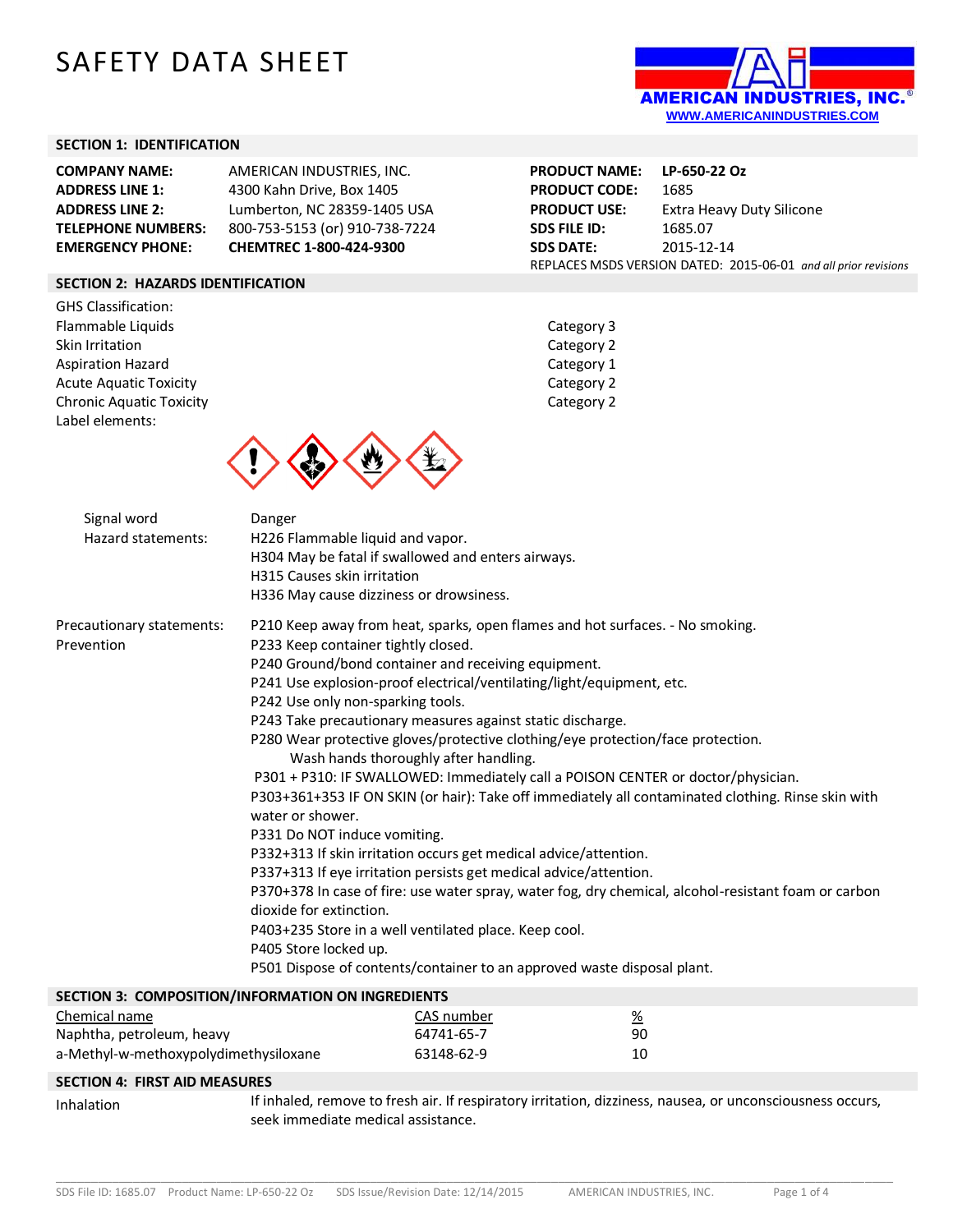| Skin contact                                                                                                                                                                                                                                                                                                                                         | Remove contaminated clothing. Wash with soap and water. Seek medical attention if irritation persists.                                                                                                                                                                                           |                                                   |              |
|------------------------------------------------------------------------------------------------------------------------------------------------------------------------------------------------------------------------------------------------------------------------------------------------------------------------------------------------------|--------------------------------------------------------------------------------------------------------------------------------------------------------------------------------------------------------------------------------------------------------------------------------------------------|---------------------------------------------------|--------------|
| Eye contact                                                                                                                                                                                                                                                                                                                                          | Flush eyes with water. Seek medical attention if irritation persists.                                                                                                                                                                                                                            |                                                   |              |
| Ingestion                                                                                                                                                                                                                                                                                                                                            | Do NOT induce vomiting unless directed to do so by medical personnel. Never give anything by mouth<br>to an unconscious person. Rinse mouth with water. Seek medical attention if symptoms appear.                                                                                               |                                                   |              |
| <b>SECTION 5: FIRE-FIGHTING MEASURES</b>                                                                                                                                                                                                                                                                                                             |                                                                                                                                                                                                                                                                                                  |                                                   |              |
| Suitable extinguishing<br>media                                                                                                                                                                                                                                                                                                                      | Use water spray, alcohol-resistant foam, dry chemical or carbon dioxide.                                                                                                                                                                                                                         |                                                   |              |
| Hazardous combustion<br>products                                                                                                                                                                                                                                                                                                                     | Oxides of carbon and various hydrocarbons.                                                                                                                                                                                                                                                       |                                                   |              |
| Fire fighting procedures                                                                                                                                                                                                                                                                                                                             | As in any fire, wear a self-contained breathing apparatus in pressure-demand, MSHA/NIOSH (approved<br>or equivalent), and full protective gear.                                                                                                                                                  |                                                   |              |
| Unusual fire and explosion<br>hazards                                                                                                                                                                                                                                                                                                                | Containers can build up pressure if exposed to heat and/or fire. Use water spray to keep fire-exposed<br>containers cool. Containers may explode in the heat of a fire. Vapors will form an explosive mixture<br>with air. Vapors will travel to a source of ignition and flash back.            |                                                   |              |
| <b>SECTION 6: ACCIDENTAL RELEASE MEASURES</b>                                                                                                                                                                                                                                                                                                        |                                                                                                                                                                                                                                                                                                  |                                                   |              |
|                                                                                                                                                                                                                                                                                                                                                      | Provide adequate ventilation. Evacuate all non-essential personnel from the spill area. Eliminate all ignition sources. Suitable<br>protective clothing should be worn. Shut off or plug source of spill.                                                                                        |                                                   |              |
| Small spills                                                                                                                                                                                                                                                                                                                                         | Absorb on inert media and collect into suitable container.                                                                                                                                                                                                                                       |                                                   |              |
| Large spills                                                                                                                                                                                                                                                                                                                                         | Dike spill area to contain liquid. Salvage as much re-useable liquid as possible into a suitable container.<br>Contain spillage, and then collect with an electrically protected vacuum cleaner or by wet-brushing and<br>place in container for disposal according to local regulations.        |                                                   |              |
| <b>SECTION 7: HANDLING AND STORAGE</b>                                                                                                                                                                                                                                                                                                               |                                                                                                                                                                                                                                                                                                  |                                                   |              |
| Handling                                                                                                                                                                                                                                                                                                                                             | Do not get in eyes, on skin or on clothing. Do not breathe vapors or mists. Keep container closed and<br>tightly sealed when not in use. Avoid contact with skin and eyes.<br>Keep away from sources of ignition - No smoking. Take measures to prevent the build up of<br>electrostatic charge. |                                                   |              |
| Storage                                                                                                                                                                                                                                                                                                                                              | This material is a static accumulator. Use non-sparking tools. Store in a cool, dry, ventilated area, away<br>from incompatible substances. Store only in approved properly labeled containers. Containers should<br>be grounded and bonded.                                                     |                                                   |              |
|                                                                                                                                                                                                                                                                                                                                                      | SECTION 8: EXPOSURE CONTROLS/PERSONAL PROTECTION                                                                                                                                                                                                                                                 |                                                   |              |
| <b>Engineering Controls</b><br>Use explosion-proof ventilation equipment. Provide ventilation or other engineering controls to keep<br>the airborne concentrations of vapor or mists below the applicable workplace exposure limits indicated<br>below. The level of protection and types of will vary depending upon potential exposure conditions. |                                                                                                                                                                                                                                                                                                  |                                                   |              |
| <b>Exposure Limits</b>                                                                                                                                                                                                                                                                                                                               |                                                                                                                                                                                                                                                                                                  |                                                   |              |
| <b>Component Name</b>                                                                                                                                                                                                                                                                                                                                | CAS#                                                                                                                                                                                                                                                                                             | <b>OSHA</b>                                       | <b>ACGIH</b> |
| Naphtha                                                                                                                                                                                                                                                                                                                                              | 64741-65-7                                                                                                                                                                                                                                                                                       | 150 ppm                                           | 350 ppm      |
| Silicone Fluid                                                                                                                                                                                                                                                                                                                                       | 63148-62-9                                                                                                                                                                                                                                                                                       | Contains no substances with occupational exposure |              |
| Personal Protective Equipment:                                                                                                                                                                                                                                                                                                                       |                                                                                                                                                                                                                                                                                                  |                                                   |              |
| Eyes                                                                                                                                                                                                                                                                                                                                                 | Wear appropriate protective eyeglasses or chemical safety goggles as described by OSHA's eye and face<br>protection regulations in 29 CFR 1910.133.                                                                                                                                              |                                                   |              |
| Skin                                                                                                                                                                                                                                                                                                                                                 | If prolonged or repeated skin contact is likely, wear appropriate protective gloves.                                                                                                                                                                                                             |                                                   |              |
| Clothing                                                                                                                                                                                                                                                                                                                                             | Selection of protective clothing depends on work conditions, potential exposure conditions and may<br>include gloves, boots, suits and other protective items.                                                                                                                                   |                                                   |              |
| Respirators                                                                                                                                                                                                                                                                                                                                          | Where adequate ventilation is not available an approved respirator must be worn. Respirator selection,<br>use and maintenance should be in accordance with the requirements of OSHA Respiratory Protection                                                                                       |                                                   |              |

Standard, 29 CFR 1920.134. In confined areas, use a self-contained breathing apparatus.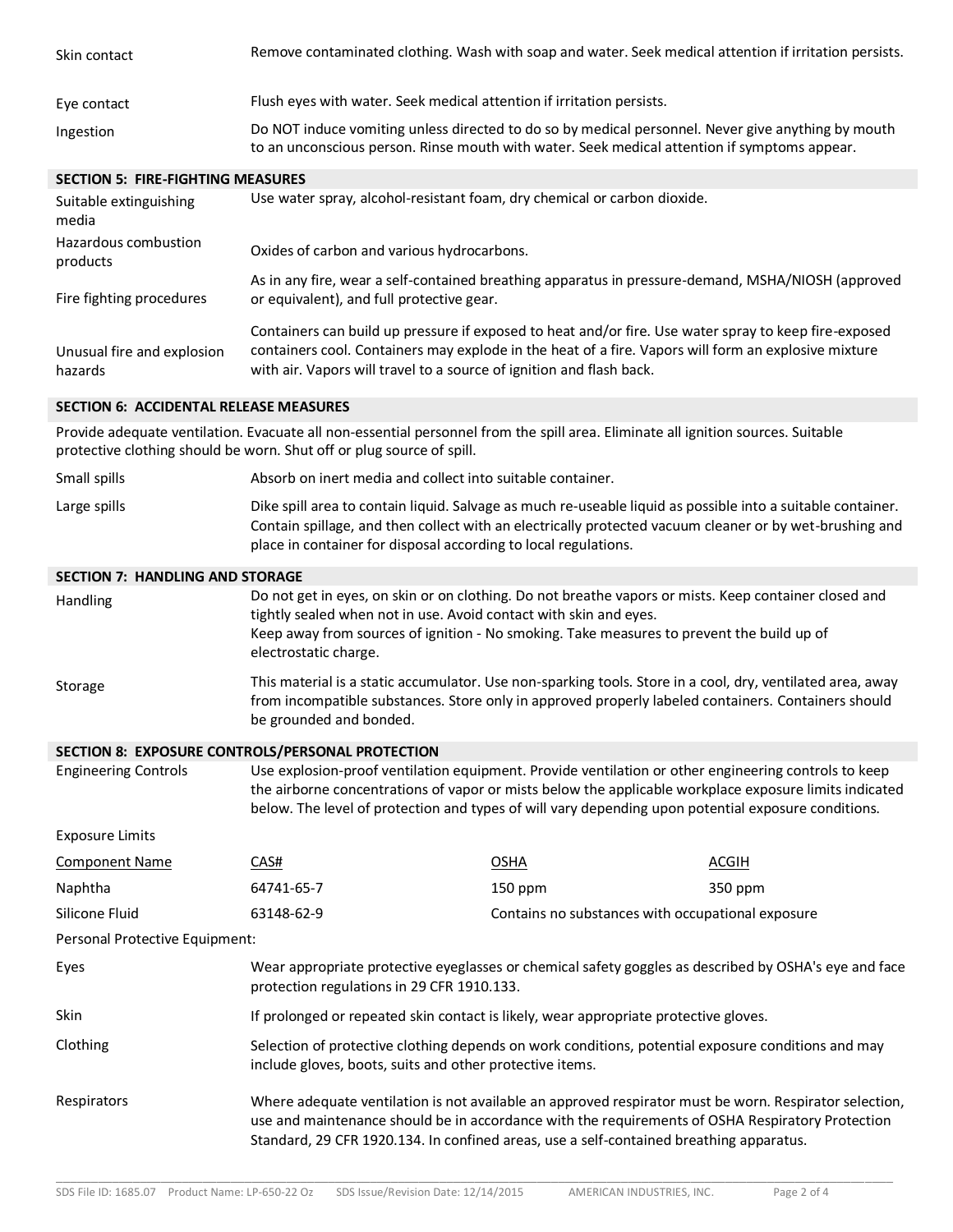| <b>SECTION 9: PHYSICAL AND CHEMICAL PROPERTIES</b>                                                                                                                                                                 |                                                                                                                                                                                      |                                                                                                              |                              |
|--------------------------------------------------------------------------------------------------------------------------------------------------------------------------------------------------------------------|--------------------------------------------------------------------------------------------------------------------------------------------------------------------------------------|--------------------------------------------------------------------------------------------------------------|------------------------------|
| Appearance<br>Odor                                                                                                                                                                                                 | Clear, colorless liquid.<br>Petroleum odor.                                                                                                                                          |                                                                                                              |                              |
| pH                                                                                                                                                                                                                 | Not applicable.                                                                                                                                                                      |                                                                                                              |                              |
| Melting freezing point                                                                                                                                                                                             | No available data.                                                                                                                                                                   |                                                                                                              |                              |
| Flash point                                                                                                                                                                                                        | 128°F (53°C)                                                                                                                                                                         |                                                                                                              |                              |
| <b>Specific Gravity</b>                                                                                                                                                                                            | 0.78                                                                                                                                                                                 |                                                                                                              |                              |
| Solubility                                                                                                                                                                                                         | Negligible                                                                                                                                                                           |                                                                                                              |                              |
| Auto-ignition temperature                                                                                                                                                                                          | 664°F (351°C)                                                                                                                                                                        |                                                                                                              |                              |
| Volatile %                                                                                                                                                                                                         | $\geq 85$                                                                                                                                                                            |                                                                                                              |                              |
| Boiling range                                                                                                                                                                                                      | 357 - 380°F (181 - 193°C)                                                                                                                                                            |                                                                                                              |                              |
| Evaporation rate (BuAc=1)                                                                                                                                                                                          | $<$ 1                                                                                                                                                                                |                                                                                                              |                              |
| Flammable limits                                                                                                                                                                                                   | Upper: 6                                                                                                                                                                             |                                                                                                              |                              |
|                                                                                                                                                                                                                    | Lower: 1                                                                                                                                                                             |                                                                                                              |                              |
| Vapor pressure                                                                                                                                                                                                     | 1.5 mmHg                                                                                                                                                                             |                                                                                                              |                              |
| Vapor density (Air-1)                                                                                                                                                                                              | 2.8.                                                                                                                                                                                 |                                                                                                              |                              |
| <b>SECTION 10: STABILITY AND REACTIVITY</b>                                                                                                                                                                        |                                                                                                                                                                                      |                                                                                                              |                              |
| Chemical stability                                                                                                                                                                                                 | Stable under normal use and temperature conditions;.                                                                                                                                 |                                                                                                              |                              |
| Conditions to avoid                                                                                                                                                                                                | Keep away from heat, flame and other potential ignition sources. Temperatures in excess of<br>120 °F for prolonged periods.                                                          |                                                                                                              |                              |
| Incompatible Materials                                                                                                                                                                                             | Strong oxidizing agents.                                                                                                                                                             |                                                                                                              |                              |
| Hazardous polymerization                                                                                                                                                                                           | Will not occur.                                                                                                                                                                      |                                                                                                              |                              |
| SECTION 11: TOXICOLOGICAL INFORMATION                                                                                                                                                                              |                                                                                                                                                                                      |                                                                                                              |                              |
| Signs and symptoms of<br>overexposure                                                                                                                                                                              |                                                                                                                                                                                      |                                                                                                              |                              |
| Skin                                                                                                                                                                                                               |                                                                                                                                                                                      | Contact can cause redness and irritation. Severity depends on the amount and duration of exposure.           |                              |
| Eyes                                                                                                                                                                                                               |                                                                                                                                                                                      | Vapors are irritating to the eyes. Liquid contact will cause stinging and tearing.                           |                              |
| Inhalation                                                                                                                                                                                                         | Excessive inhalation of high concentrations may be harmful. Mist or vapor can irritate the throat and<br>lungs. Breathing this material may cause central nervous system depression. |                                                                                                              |                              |
| Ingestion                                                                                                                                                                                                          | If swallowed this material may irritate the mucous membranes of the mouth throat and esophagus.<br>Aspiration of this material into the lungs may result in damage or death.         |                                                                                                              |                              |
| <b>Component Name</b>                                                                                                                                                                                              | <b>Acute Oral Toxicity</b>                                                                                                                                                           | <b>Acute Inhalation Toxicity</b>                                                                             | <b>Acute Dermal Toxicity</b> |
| Naphtha                                                                                                                                                                                                            | LD50 rat: >5000 mg/kg                                                                                                                                                                | LC50 rat: 9 mg/l                                                                                             | LD50 rabbit: >2000 mg/kg     |
| Silicone Fluid                                                                                                                                                                                                     | KD50 rat: >17000 mg/kg                                                                                                                                                               | LD50 rat: No available data                                                                                  | LD50 rabbit: >2000 mg/kg     |
| SECTION 12: ECOLOGICAL INFORMATION                                                                                                                                                                                 |                                                                                                                                                                                      |                                                                                                              |                              |
| Ecotoxicity                                                                                                                                                                                                        | environment.                                                                                                                                                                         | Expected to be toxic to aquatic organisms. May cause long-term adverse effects in the aquatic                |                              |
| Mobility                                                                                                                                                                                                           |                                                                                                                                                                                      | Highly volatile, will partition rapidly to air. Not expected to partition to sediment and wastewater solids. |                              |
| Biodegradation                                                                                                                                                                                                     | Expected to be inherently slowly biodegradable.                                                                                                                                      |                                                                                                              |                              |
| Atmospheric Oxidation                                                                                                                                                                                              | Expected to degrade rapidly in air.                                                                                                                                                  |                                                                                                              |                              |
| <b>SECTION 13: DISPOSAL CONSIDERATIONS</b>                                                                                                                                                                         |                                                                                                                                                                                      |                                                                                                              |                              |
| Chemical waste generators must determine whether a discarded chemical is classified as a hazardous waste. US EPA guidelines for the<br>classification determination are listed in 40 CFR Parts 261.3. Additionally |                                                                                                                                                                                      |                                                                                                              |                              |
| <b>SECTION 14: TRANSPORT INFORMATION</b><br>DOT INFORMATION EOP                                                                                                                                                    | LINIACO Detroloum Distillatos n.o.s. 3 DCUI                                                                                                                                          |                                                                                                              |                              |
|                                                                                                                                                                                                                    |                                                                                                                                                                                      |                                                                                                              |                              |

| DOT INFORMATION FOR       | UN1268, Petroleum Distillates, n.o.s., 3, PGIII |
|---------------------------|-------------------------------------------------|
| QUANTITIES GREATER THAN 5 |                                                 |
| LITERS PER CONTAINER:     |                                                 |
| DOT INFORMATION FOR       | Petroleum Distillates, n.o.s, Limited Quantity  |
| QUANTITIES LESS THAN 5.0  |                                                 |
| LITERS PER JUG:           |                                                 |